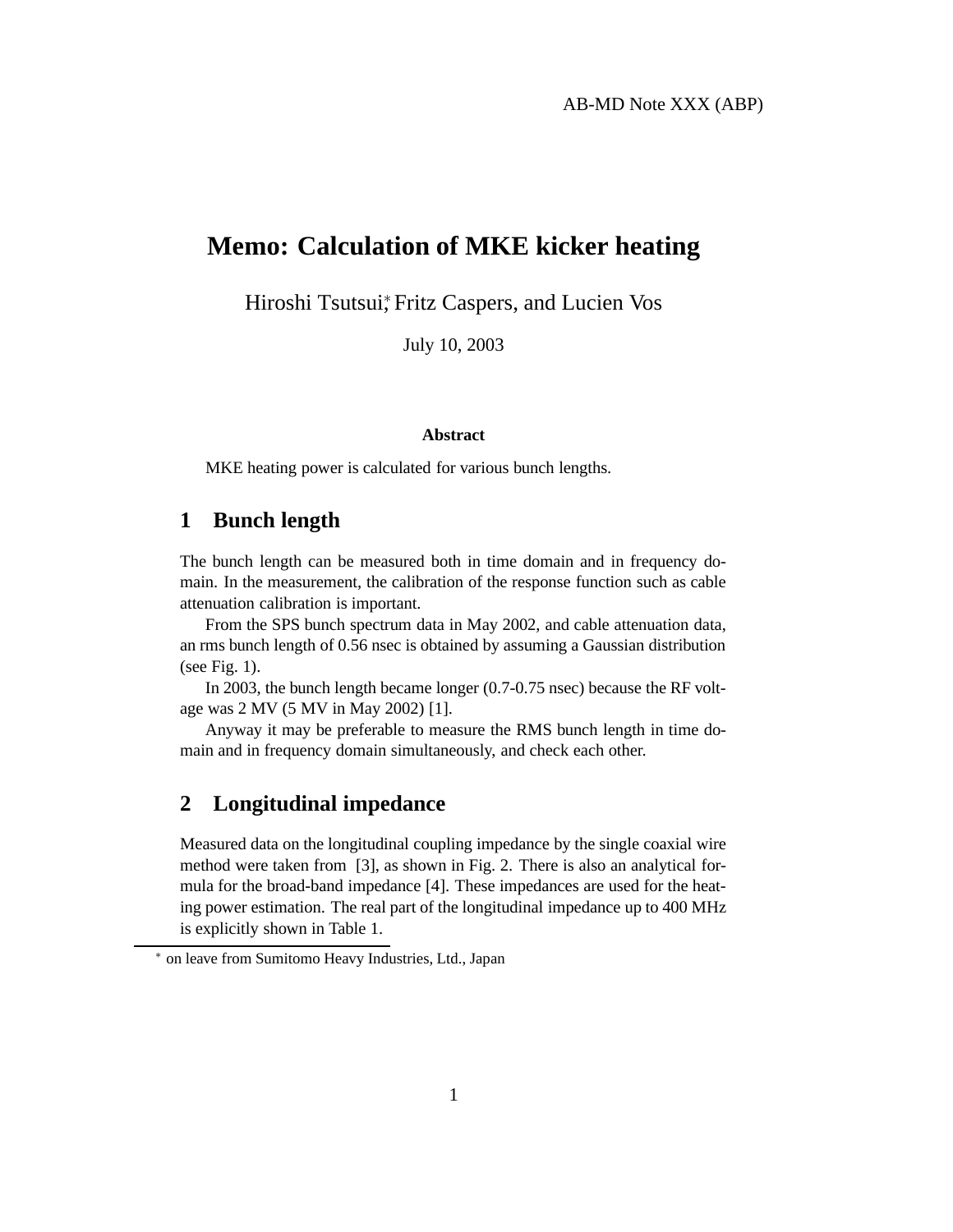

Figure 1: Bunch spectrum measured in the SPS in May 2002, (with 5 MV RF voltage). Cable attenuation corrected. By a Gaussian fit, the rms bunch lengths are 0.70 nsec without cable attenuation correction, and 0.56 nsec after correction.

# **3 Calculation of MKE heating power**

The heating power is calculated by the following formula:

$$
P = 2\eta I_0^2 \sum_{n=1}^{\infty} \text{Re}(Z(n\omega_b)) \exp(-n^2 \omega_b^2 \sigma_t^2), \tag{1}
$$

where  $\eta = 0.21 \times 0.6 = 0.126$ ,  $I_0 = 0.64$  A,  $\omega_b/2\pi = 40$  MHz,  $\sigma_t$  are filling factor (with 3 batches, the azimuthal filling factor is  $3 \times 0.07 = 0.21$ ) times duty cycle, DC circulating current when all bunches exist every 25 nsec, the frequency corresponding to the bunch spacing, and the bunch length, respectively. Results are shown in Figs. 3 and 4.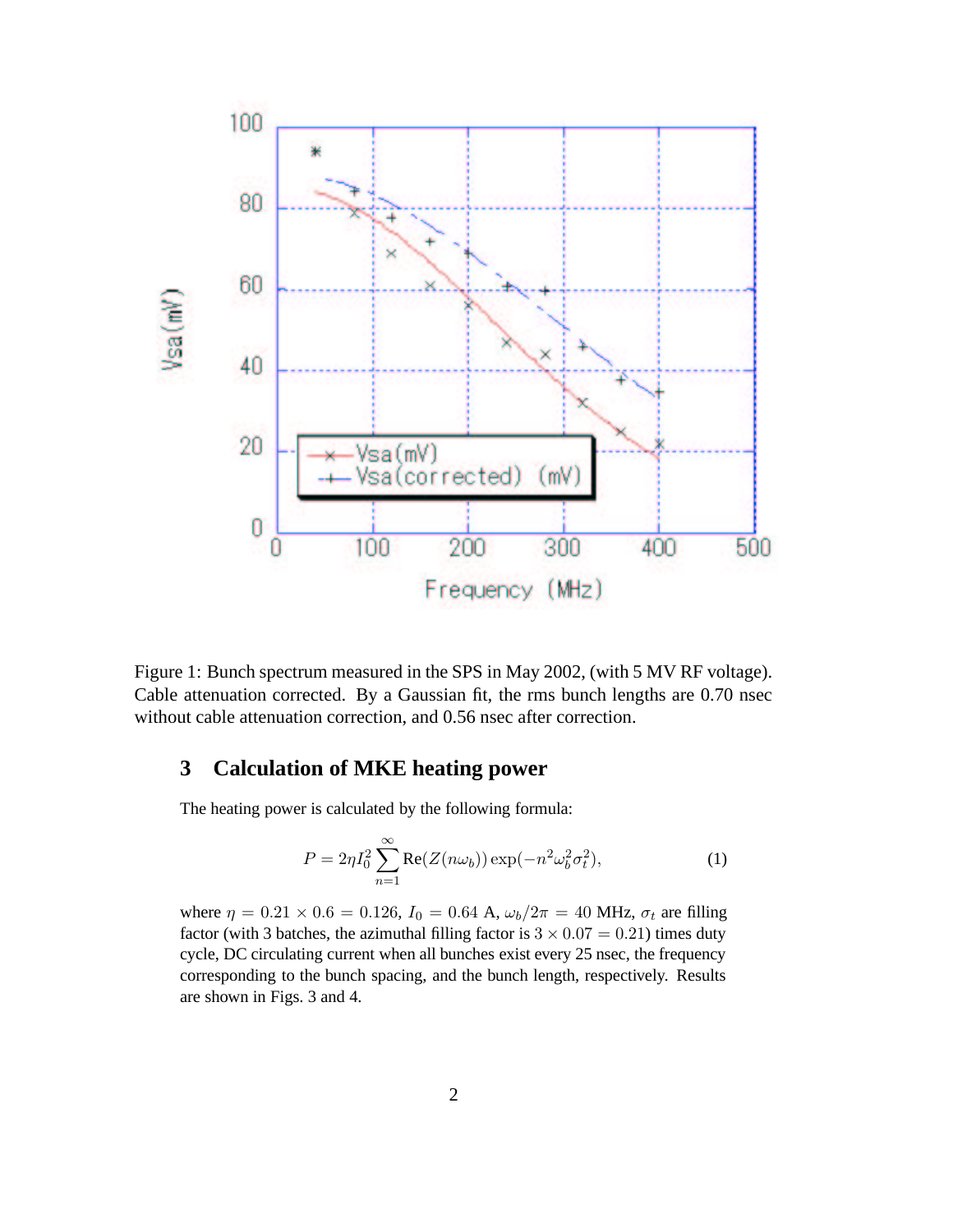| $\it n$ | Frequency (MHz) | Measurement $(\Omega)$ | Theory $(\Omega)$ |
|---------|-----------------|------------------------|-------------------|
| 1       | 40              | 50                     | 24                |
| 2       | 80              | 200                    | 95                |
| 3       | 120             | 300                    | 220               |
| 4       | 160             | 600                    | 408               |
| 5       | 200             | 900                    | 680               |
| 6       | 240             | 1300                   | 1053              |
| 7       | 280             | 1600                   | 1543              |
| 8       | 320             | 2300                   | 2151              |
| 9       | 360             | 3000                   | 2857              |
| 10      | 400             | 3500                   | 3611              |

Table 1: Real part of the SPS MKE kicker longitudinal coupled bunch impedance.

## **4 Conclusion**

The heating power depends on the impedance, bunch shape, bunch length, number of batches, and duty cycle. The result may differ by about 20 % depending on the choice of the impedance. Also, the result may differ by about 20 % depending on the choice of bunch shape. The dependency of the power on the bunch length is strong.

# **5 Acknowledgments**

Authors would like to thank T. Bohl for valuable discussions.

# **References**

- [1] T. Bohl, private communication.
- [2] see http://www.ansoft.com
- [3] F. Caspers, A. Mostacci, and H. Tsutsui, *Impedance Evaluation of the SPS MKE Kicker with Transition Pieces between Tank and Kicker Module*, CERN-SL-2000-071-AP (2000).
- [4] H. Tsutsui, *Some Simplified Models of Ferrite Kicker Magnet for Calculation of Longitudinal Coupling Impedance*, CERN-SL-2000-004 AP (2000).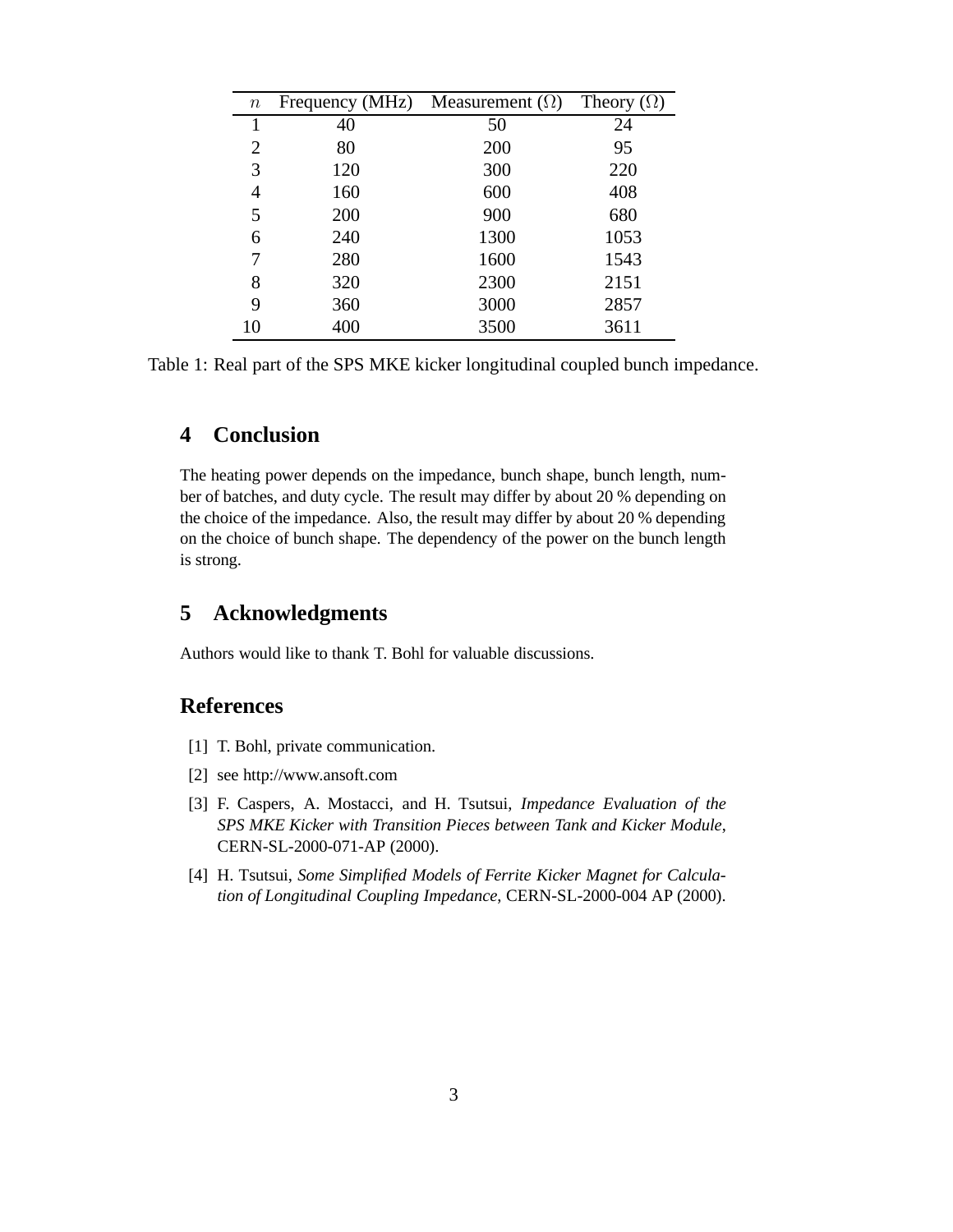

Figure 2: MKE kicker longitudinal coupling impedance. The solid line is by measurement [3]. The dashed line is by analytical calculation [4]. Large difference of the imaginary part at high frequency between the measurement and the theory is due to the resonances from the kicker tank.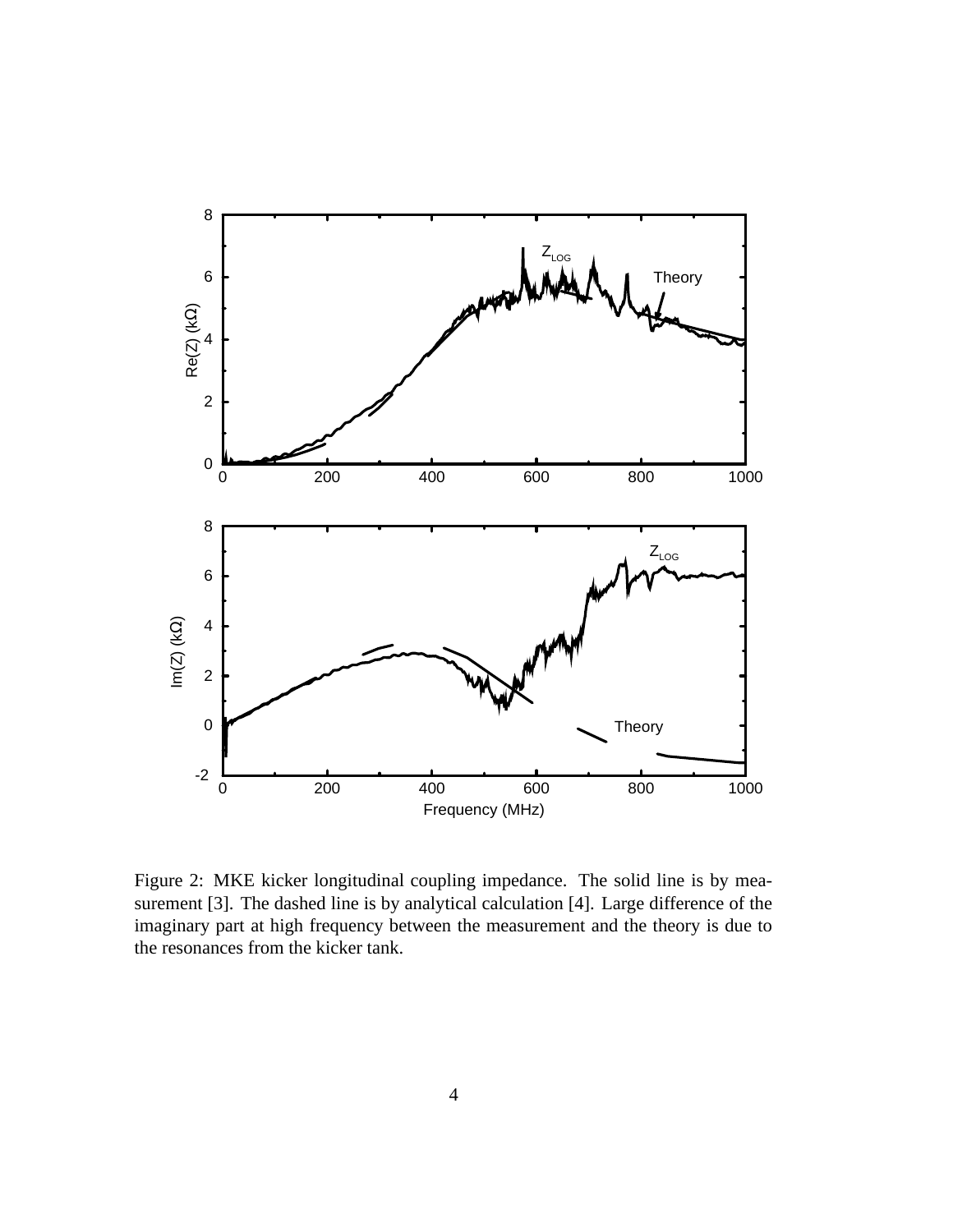

Figure 3: MKE kicker heating power as a function of rms bunch length. A gaussian bunch is assumed. Solid line: with measured impedance up to 10th harmonics. Broken line: with analytic impedance up to 10th harmonics. Dotted line: with analytic impedance up to 25th harmonics.